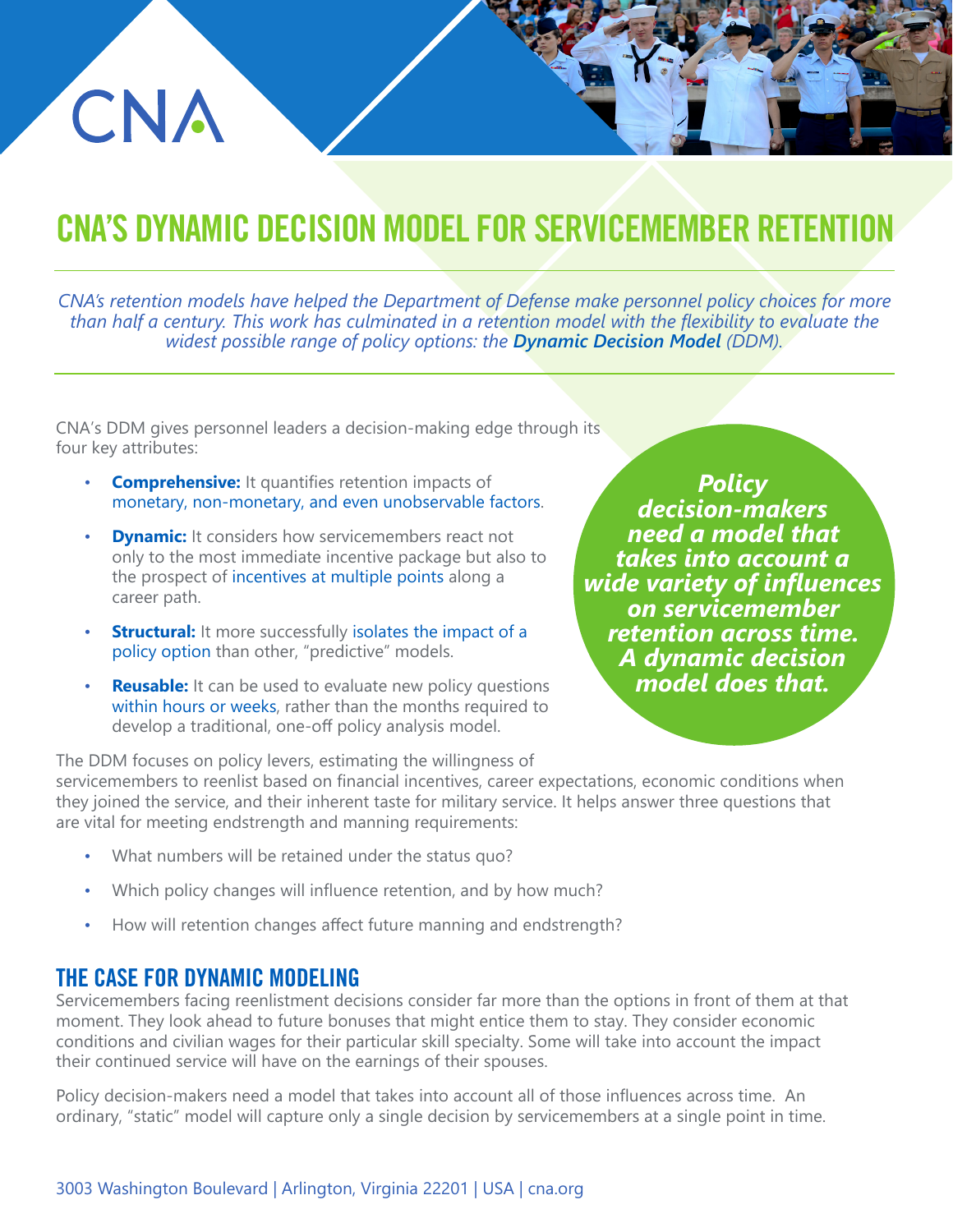

But a dynamic model accounts for all of these influences. It captures hesitation to contractually obligate without some accompanying benefit. It uses estimates of how much servicemembers prefer working in the military to working in the civilian sector—or vice versa—to track the long-term consequences of retention bonuses. A dynamic model also estimates how servicemembers generally trade off money, obligation, and retention. Bonuses are not treated differently from other forms of compensation in the retention decision; instead, they are incorporated into the military-versus-civilian compensation comparison. This is important, because it allows the model to estimate the retention impact of bonuses at new career points or for obligation periods that have never been offered before.

#### *Elements of the Dynamic Decision Model*

CNA's DDM models how individual servicemembers decide to stay in or leave the military given the following factors:



# **Monetary Factors**

- The DDM comprehensively models the financial incentives that servicemembers are offered for each obligation length. We link military occupations to their civilian equivalents, using large civilian census
- and labor datasets and economic projections to estimate the civilian income that servicemembers—
- and their spouses—can expect if they leave the military. These are combined to approximate the **total**
- **household financial advantage** or disadvantage that remaining in the military presents over the next
- several years. The model has distinct advantages by incorporating factors beyond current military compensation and bonuses: It can independently estimate the retention impact of changes in other
- factors, such as health care and retirement benefits or future bonus opportunities.